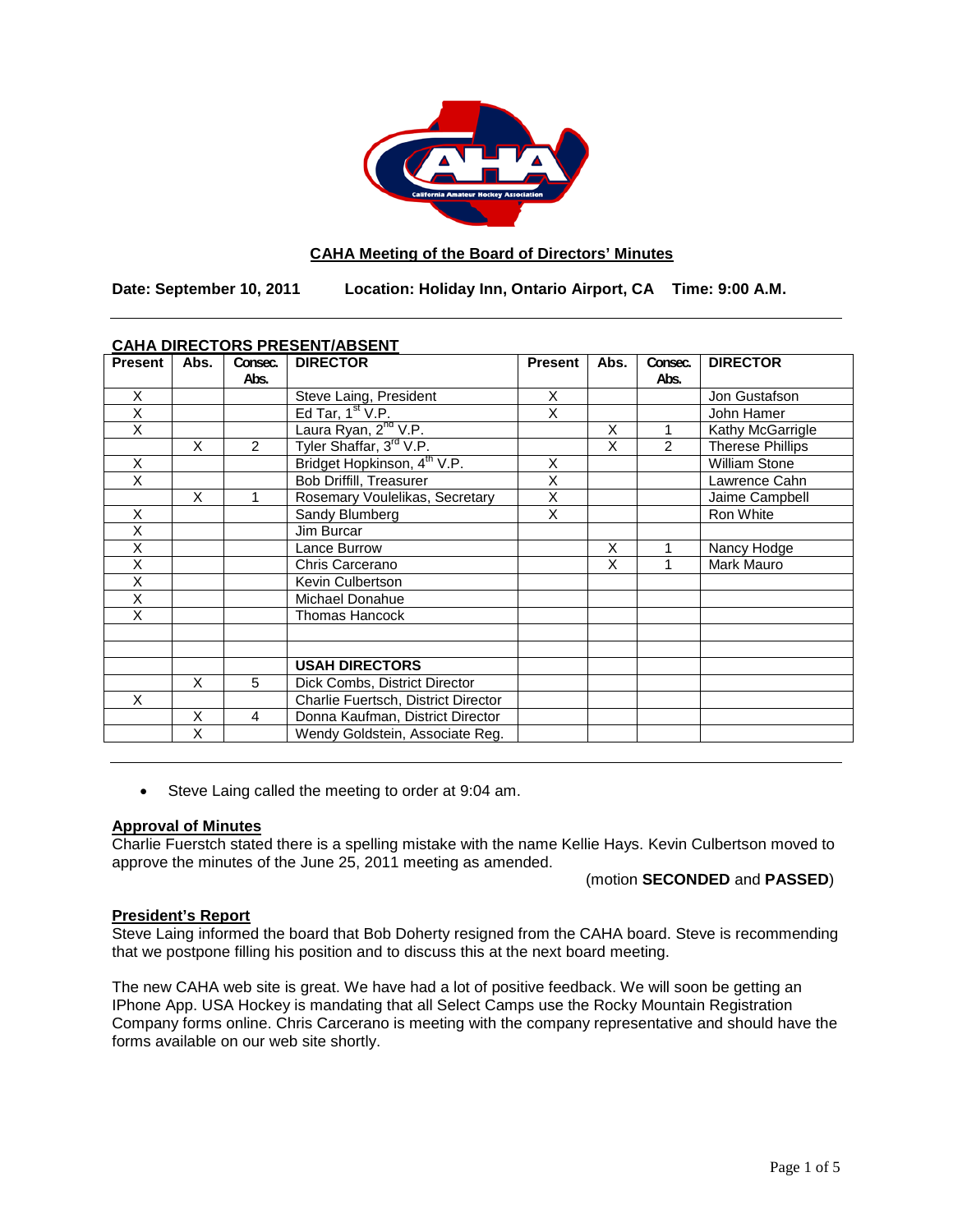## **President's Report Cont'd**

Steve Laing informed the board that there will be a sled hockey seminar in Las Vegas in October 7-9, 2011. There is an organization applying for CAHA membership, "Condors". They are a disabled sled hockey team.

The next ADM clinic is being held in Pittsburgh, September 24-25, 2011. James Gasseau and Ben Frank will be attending for CAHA. A Girls' ADM clinic is being developed and possibly to be held in Vermont. Steve Laing informed the board that the WSHL made a business move to join AAU in lieu of USA Hockey.

Steve Laing stated that he wants to form a Concussions committee to start formalizing protocols and objectives. Currently there are Doctors who are volunteering their time and have committed to attending our state finals. If interested please contact Steve. William Stone will chair the committee.

## **Financial Report**

Bob Driffill informed the board that he does not have the financials available for distribution at this time. Last month, which was our year-to-date, we had about \$18 in interest and \$14,800 in USAH registrations as income and we had about \$1000 in meeting and \$1000 in postage and printing expenses. A copy of the financials dated August 31, 2011 for review by the board of directors.

## **Policy Approvals**

Discussion on the following policies: Whistle Blower, Record retention and Conflict of Interest policies. In the "Conflict of Interest" policy, USA Hockey should be removed in the first sentence. Ron White moved to approve all three policies as amended. (motion **SECONDED** and **PASSED**) approve all three policies as amended.

#### **Peewee Policy**

Laura Cahn informed the board that immediately after tryouts as expected, Youth Council received a total of six requests for waivers for PW aged players to play-up in Bantams. The four-(4) player requests (forward and defensemen) were denied and the two goalie requests were approved with conditions.

Youth Council recommends affirming the letter from the CAHA President that states Peewee aged players may not play at a checking level in any tournaments including those in Canada. Youth Council also recommends that PW teams be permitted to play non-check scrimmage games with Bantam teams provided that USA Hockey Playing rule 604 (b) is adhered to.

The appeal today is regarding a PW aged player who played PW AA last season and because of relocation his options are limited and the only PW aged team available is PW A. He is requesting a waiver to play BN AA. Youth Council is requesting the board uphold its recommendation to deny the request. John Hamer moved to affirm/support Steve Laing's letter dated August 3, 2011 regarding that no PW aged players be allowed to play at the checking level anywhere.

## (motion **SECONDED** and **PASSED**)

## **Disputes Resolutions & Penalty Review Report**

Ed Tar summarized the hearings the committee has reviewed to date. So far, the committee has reviewed the suspensions of two Adult players, both were for intent to injure an official. The third hearing held was for a coach's Axiom Screening alert.

## **Adult Committee**

Tyler Shaffar is absent. Steve Laing reported on behalf of Tyler Shaffar. In terms of registration numbers, California has four of the top 25 adult program throughout the country listed. They are; Anaheim, Lakewood, Kings Valley Ice and San Jose. San Jose leads all adult programs in registration numbers in the country. The CAHA Adult Tournament is being held in San Jose again this year, April 27-29, 2012.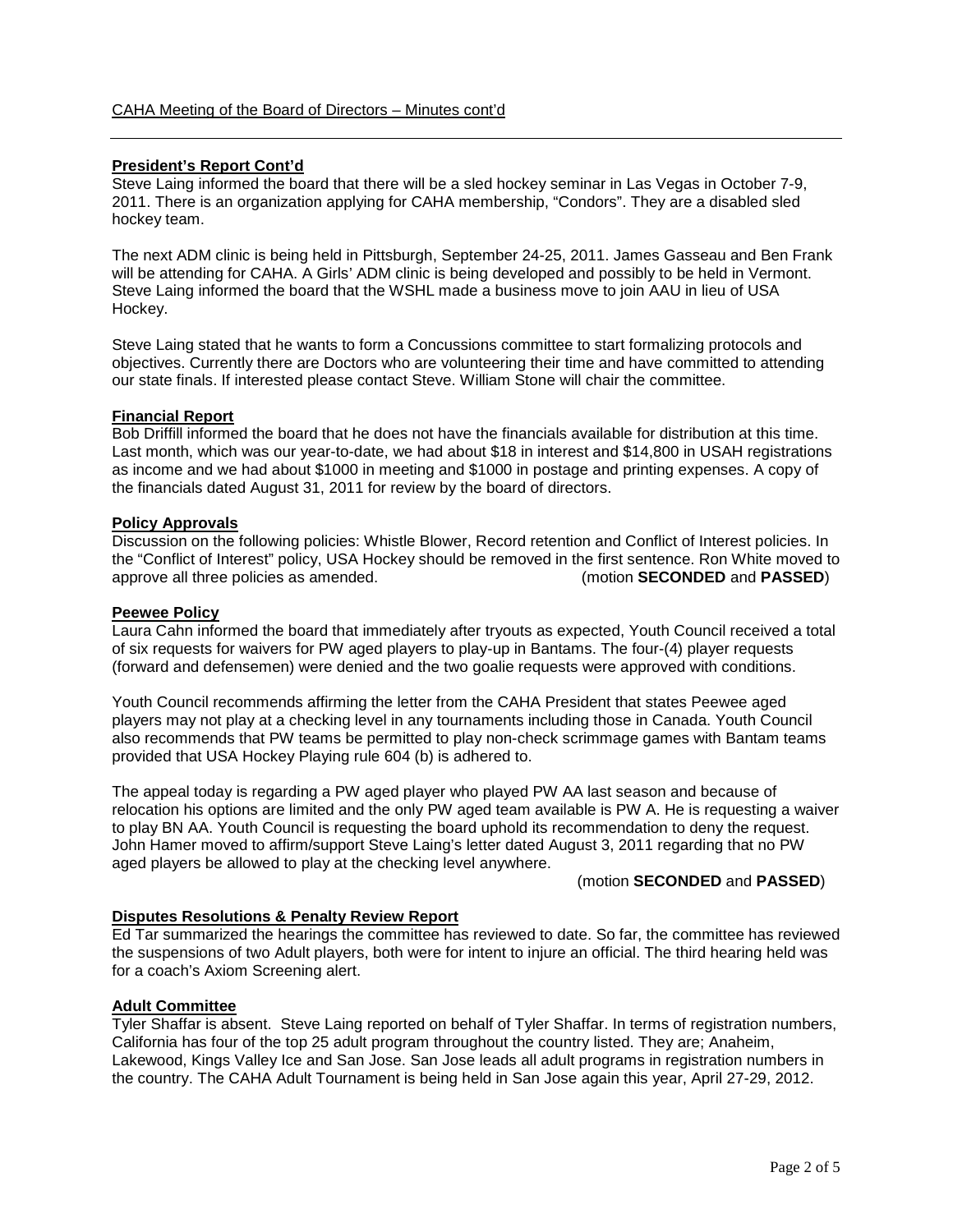Meeting recessed for hearing at 11:15 am.

Hearing for JT Cusanelli, PW aged player appealing Youth Council's denial for a player-up to Bantams. Kevin Culbertson moved to upheld Youth Council's decision to deny the player-up request to Bantam AA. (motion **SECONDED** and **PASSED**)

## **Member Services**

Mike Donahue informed the board that Chris Carcerano will be posting the new CAHA membership and membership renewal forms online on the CAHA web site. Mike is proposing that we move the membership renewal deadline to the month of May in lieu of in the fall. Steve Laing stated that we should be tracking these rule proposals. Laura Cahn stated that she recommends that proposals should be sent to her via email. The process for new membership is they email Mike and Mike then sends them the requirements and waits for the documents to arrive; Mike then informs the appropriate leagues. Currently in queue for new membership is the Condors and Palm Desert.

## **Youth Council**

Laura Cahn is recommending awarding the following state playoffs:<br>Feb. 3-5 PW Tier I Lake Tahoe (3-Teams ~ best 2 out Lake Tahoe (3-Teams  $\sim$  best 2 out of 3 series) Feb. 10-12 BN/MD Tier I Lakewood (BN's – 3 teams ~ best 2 out of 3 series) Mar. 9-11 All Tier II El Segundo<br>Apr. 12-15 A/B San Jose Apr. 12-15

Bridget Hopkinson moved to approve the venue selection Lake Tahoe for PW Tier I.

(motion **SECONDED** and **PASSED**)

Bridget Hopkinson moved to approve the venue selection Lakewood for BN/MD 16/18 Tier I. (motion **SECONDED** and **PASSED**)

Bridget Hopkinson moved to approve the venue selection El Segundo for all Tier II. (motion **SECONDED** and **PASSED**)

Bridget Hopkinson moved to approve the venue selection San Jose for A/B.

#### (motion **SECONDED** and **PASSED**)

Laura Cahn has asked sandy Blumberg to select the volunteers for the different state venues. If interested, please email Sandy. This year volunteers will be assigned the different venues.

Laura Cahn informed the board that the new Tier I commissioner is Laura Goldhawk. Laura Cahn summarized the number of teams in each of the Tier levels:

The Jr. Kings are hosting Districts for MD Tier I (16/18) and have a bye at the state playoffs (will not be participating).

| Midget AAA18U | 5 Teams (Jr. Kings, LAHC, OCHC, Sharks & Titans)                      |
|---------------|-----------------------------------------------------------------------|
| Midget AAA16U | 6 Teams (Heat, Jr. Kings, LAHC, OCHC, Sharks, Titans) + Shark's Minor |
|               | Team which is playoff ineligible.                                     |

Titans are hosting BN Tier I Districts and have a bye at the state playoffs (will not be participating). Bantam Tier I **4 Teams (Jr. Kings, LAHC, Titans & Sharks)** + Shark's Minor team which Is playoff ineligible.

Simi Valley is hosting Peewee Tier I; however, Simi Valley does not have a team. 3 Teams (Jr. Kings, LAHC, Sharks) + Shark's Minor team which is playoff ineligible.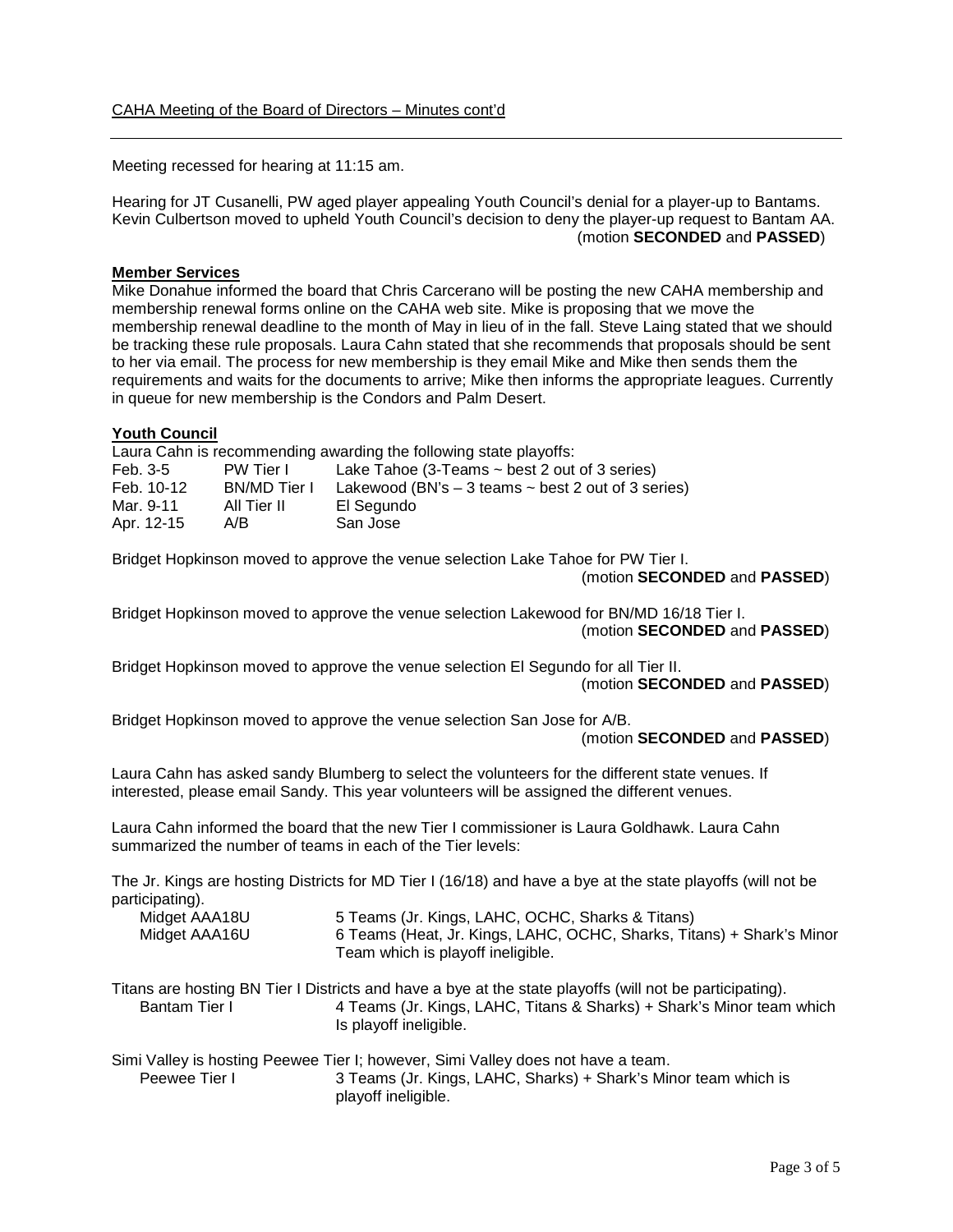## **Youth Council (cont'd)**

Laura Cahn will contact Simi Valley to assist in the selection of a possible host team for the PW Tier I Districts. The number of Tier II teams has yet to be finalized. To date, the numbers of teams are:

| 10 Teams |
|----------|
| 17 Teams |
| 15 Teams |
| 13 Teams |
|          |

The number of teams will be finalized on September 15, which is the deadline to declare Tier II. In addition, Laura stated that 18 teams is the maximum in any one division that we can schedule games for a CAHA weekend because of the ice slots requested in our bid packet. Laura stated that should she come across an ice problem they will contact the host rinks and ask for more ice.

This year we have a potential of 55 Tier II teams. Once again this is a huge undertaking by one person. If the trend continues, Laura Cahn is suggesting CAHA looks at possibly splitting up the duties of the Tier II commissioner by divisions. So far this year at the Labor Day tournaments, we have had less game suspensions meted out. This year, Youth Council will be enforcing the late score sheet rule and assessing \$50 fines per occurrence to teams.

The CAHA Mandated weekends will start in October. Once the team declarations are in, we can then start the process of preparing the schedule for the entire year and getting that published at least 10 -15 days before the first event. CAHA developed new score sheets. We are no longer using the landscape format.

John Hamer reported there are eight-(8) High School teams competing for state championships and then nationals; three teams in the south and 5 teams in the north. The biggest controversy right now is the date for the state championships. Currently the date is Presidents' Day weekend. The other date they are looking at is Mar. 2<sup>nd</sup>, 2012.

Steve Laing stated that there is no HS roster minimum and teams were informed of this. Steve Laing asked John Hamer what the process is for the roster labels and obtaining the score sheets for the teams. Laura Cahn stated that she will contact Nancy Hodge and have her send the HS teams the new CAHA score sheets. Laura will email John the score sheet label template so that he can forward it to the teams and the teams can then fill them and print them out for themselves when needed. The 2012 High School Nationals are in Utah this year.

## **Girls'/Women's Report**

Bridget Hopkinson informed the board that there are 11 Girls' teams this year. The breakdown of teams is:

| <u>Tier I</u> |                    | Tier II |                        |  |
|---------------|--------------------|---------|------------------------|--|
| 19AAA         | Lady Ducks         | 16AA    | Sharks                 |  |
| 16AAA         | Lady Ducks, Leafs  | 14AA    | Lady Ducks, Lady Reign |  |
| 14AAA         | Lady Ducks, Sharks | 12AA    | Lady Ducks, Sharks     |  |
| 12AAA         | Lady Ducks         |         |                        |  |

## **Girls'/Women's Report (cont'd)**

In addition, there are two Women's teams, one Women's B team (SoCal Women's) and one Women's C team (LA Traffic). We also have two 8/10U Girls' teams; Lady Ducks and Sharks.

The two CAHA Mandated Weekends for the Girls' are:

- Oct. 8-10 Riverside Lady Reign hosting
- Jan. 14-16 San Jose Sharks hosting